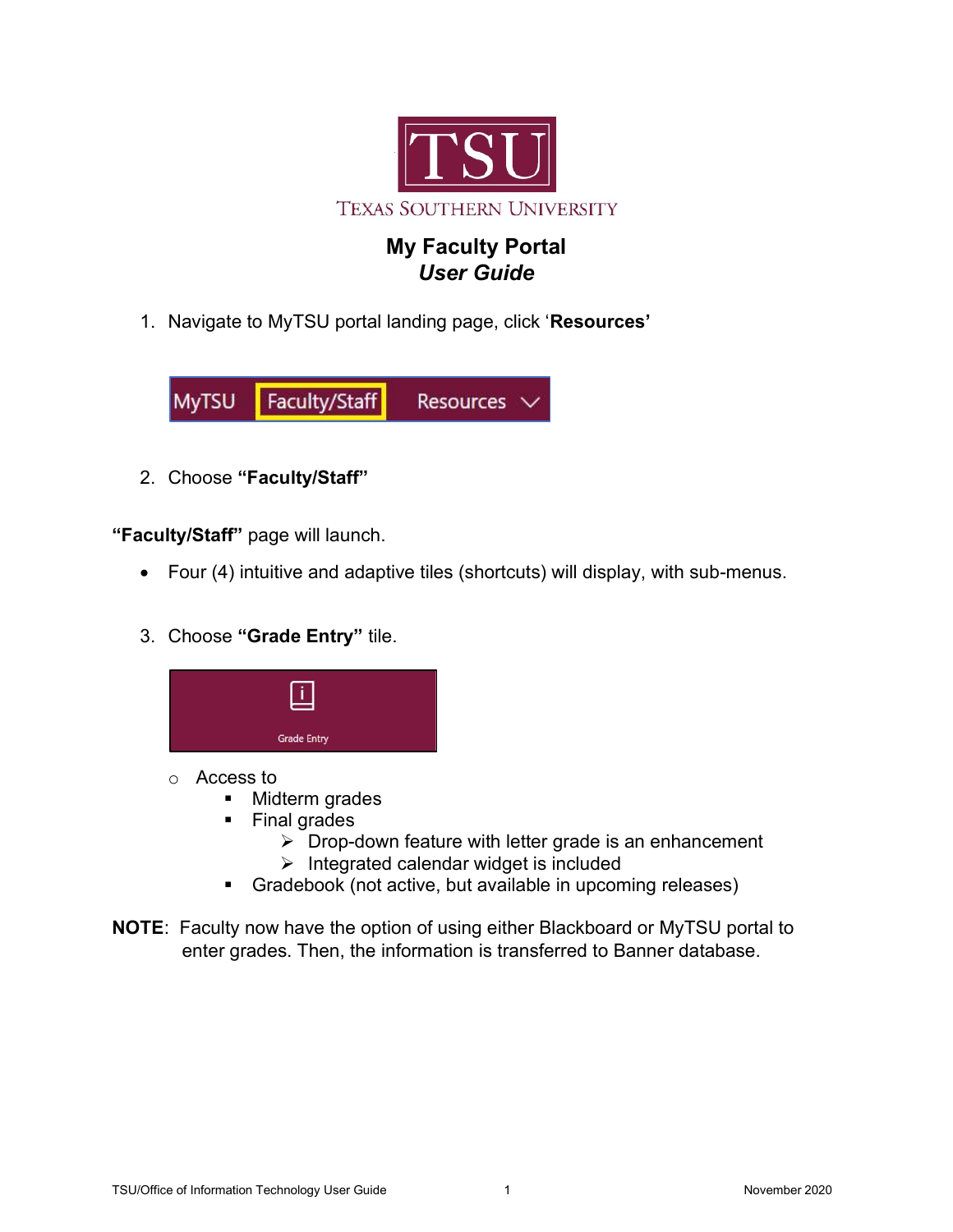4. Choose "Attendance Tracking" tile.



- $\circ$  Use this page to take roll and enter attendance information for the students in a course
- o Only courses which are open for attendance tracking are displayed
- o View course and student details
	- o Photo
	- o Student Profile
		- Add note/comment regarding extended absence, if necessary
- o Customize view to sort Course List or Roster by clicking on column header
- **NOTE:** Faculty have the option to import/export list using the setting tools to generate a Microsoft Excel spread sheet for 'Grade Entry' and 'Attendance Tracking.'
	- 5. Choose "Class List" tile.



- o View Course Reference Number (CRN) listing
	- All terms
	- Prior terms
- o Customize view to sort Course by clicking on column header
	- **Subject**
	- Course title
	- CRN
	- **Enrollment count**
	- **Status**
	- **Duration**
	- **F** Term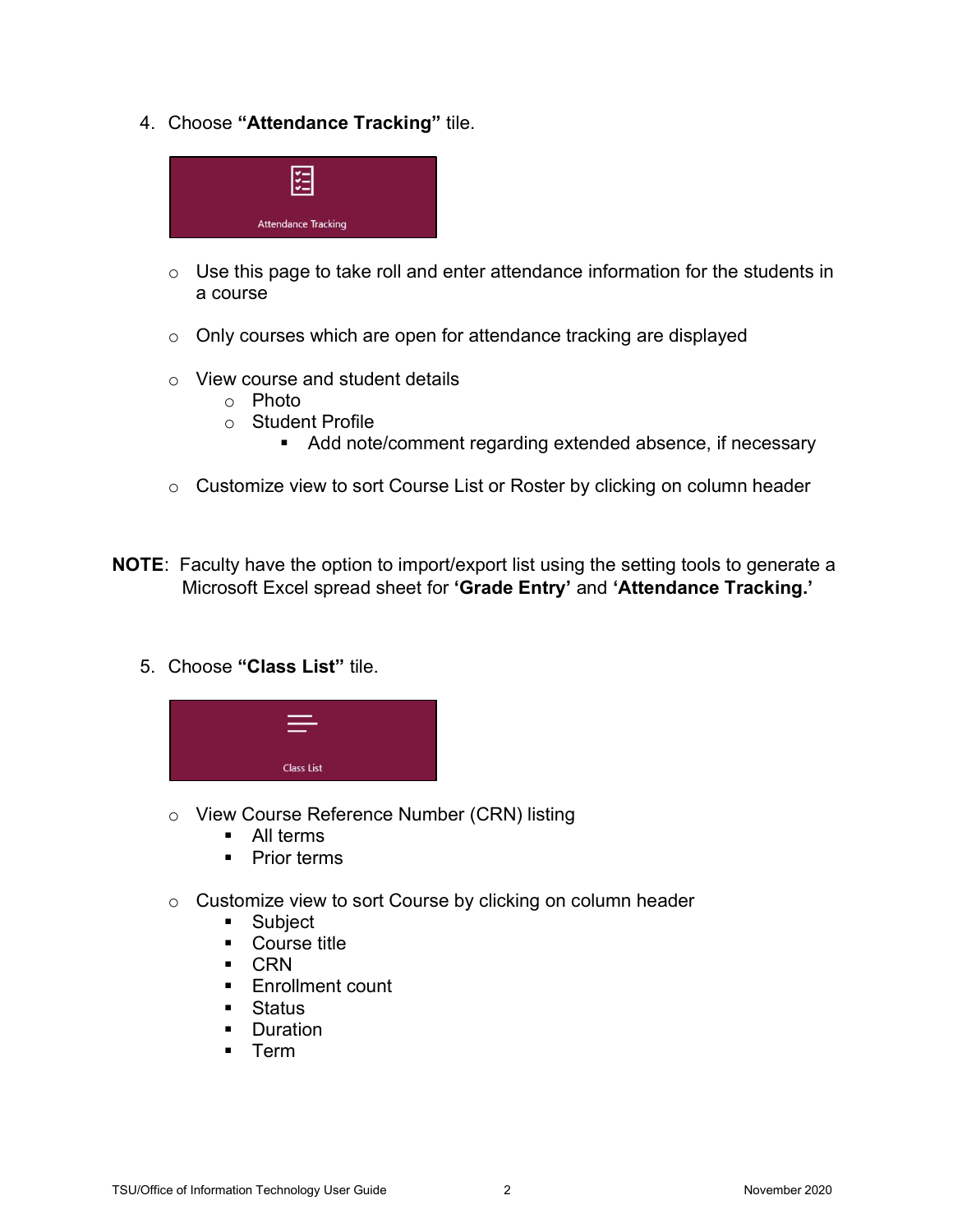- o View "Course Details"
	- Catalog
	- **Course description**
	- Syllabus
	- **Attributes**
	- **Restrictions**
	- **Corequisites**
	- **Mutual exclusion**
	- Fees
- o Choose "HB2504" tile.



- $\circ$  What is HB-2504?
	- The Texas Legislature passed a bill designated HB-2504 that mandated that all public institutions of higher learning in the State of Texas make available to the public, certain information concerning academic programs.
	- **These statutory provisions are now included in Section 51.974** of the Texas Education Code.
		- Texas Education Code 51.974 mandates that certain information,
			- $\checkmark$  including class syllabi,
			- $\checkmark$  instructor-of-record CVs and,
			- $\checkmark$  cost of attendance (if available)
				- must be readily accessible on the institution's website
				- specifically, no more than three clicks from the main webpage and,
				- without password protection
- MyTSU Faculty portal streamlines the HB2504 process by automatically creating an intuitive submission tool for syllabus that can submitted in three easy clicks and linked to a specific course.
- Faculty can also create and submit curriculum vita information within their MyTSU faculty portal, to be included with course information and fully accessible online.